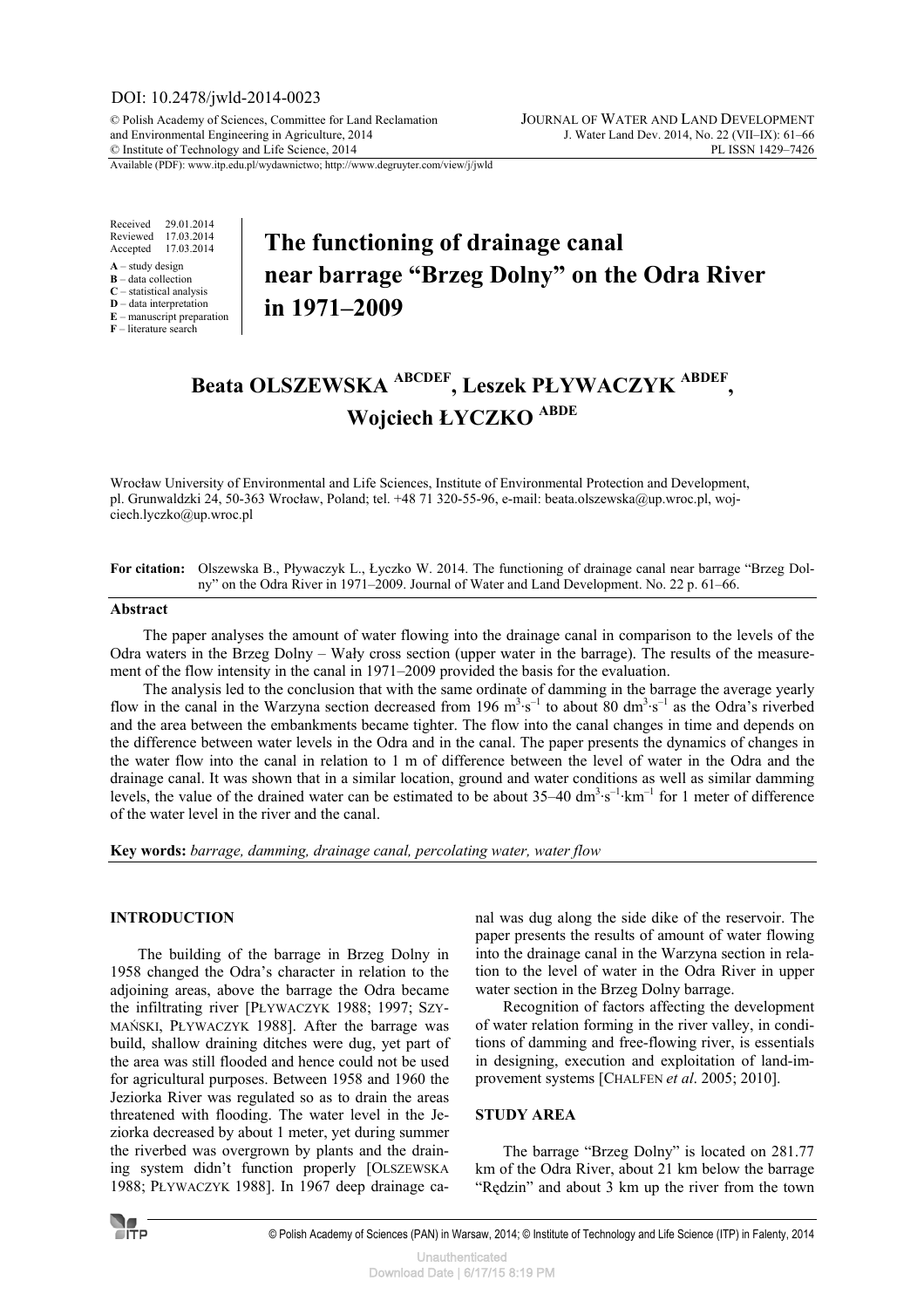Brzeg Dolny itself. According to regulations from the Minister for Environmental Protection, Natural Resources and Forestry Regulation of December 20, 1996 on technical conditions to which water management buildings and their location should adhere (OJL 2007, item 86, point 579), the main buildings of barrage "Brzeg Dolny" should be classified as hydrotechnical buildings of 2nd class of importance. The barrage closes the basin of the area of  $263811 \text{ km}^2$ . It is controlled in the section Brzeg Dolny, situated about 500 m below the weir. The particular appliances of the barrage have the following discharge capacity [MOKWA 2002]:

- water power plant:  $4 \times 60 = 240 \text{ m}^3 \cdot \text{s}^{-1}$ ;
- fish ladder:  $4.30 \text{ m}^3 \text{·s}^{-1}$ ;
- canal lock during locking:  $21.66 \text{ m}^3 \cdot \text{s}^{-1}$ ;
- weir when water is flowing above the gates and damming elevation up to 108,00 m a.s.l. (normal water level):  $330 \text{ m}^3 \text{·s}^{-1}$ ;
- weir when the water is flowing under the gate valves and damming elevation up to 108.00 m a.s.l. (normal water level) when the valve is raised to:  $1.5 \text{ m} - 710 \text{ m}^3 \cdot \text{s}^{-1}$ ; 2.0 m – 865 m<sup>3</sup> $\cdot \text{s}^{-1}$ ; 3.0 m – 1120  $\text{m}^3 \cdot \text{s}^{-1}$ ; 4.0 m – 1300  $\text{m}^3 \cdot \text{s}^{-1}$ ; 5.0 m – 1420  $m^3 \text{-} s^{-1}$  (all spans in operation).

After building the barrage in Brzeg Dolny the Regional Board of Water Management in Wrocław established the elevation on the weir on 107.00 m a.s.l. In 1980 this elevation was raised to 108.00 m a.s.l. Between 1995–1996 Regional Board of Water Management in Wrocław decided to lower the elevation to 107,50 m a.s.l. and such value is valid until today [AR Wroc. 1971–2012]. The measurements of water levels in the Odra above the barrage are conducted in upper part of the barrage.

The damming by the barrage Brzeg Dolny by about 5.8 m changed the way in which the river affects the adjoining areas. Building of the barrage changed the Odra's character in relation to the adjoining areas – above the barrage it became infiltrating river, below the barrage Odra is still draining river [OLSZEWSKA *et al.* 2012].

The leakage from the water reservoir began to infiltrate into the left bank areas and the raising of groundwater table made it difficult to keep the existing way of using the area. The water and ground conditions in this part of the Odra valley foster the infiltration to adjoining areas. Under the shallow layer of alluvial soils, consisting of clays, there are easily permeable layers of sands, gravel and sand and gravel mix, constituting the water bearing layer. The infiltration coefficient is between  $1.0 \cdot 10^{-3}$  to about  $1.6 \cdot 10^{-1}$  $cm·s^{-1}$  [PŁYWACZYK 1988].

After the barrage "Brzeg Dolny" was built, when the level of water in the Odra was high enough, the water began to infiltrate the valley, the groundwater table rose and pressure conditions were created in part of the area. The flooding and swamping of the agricultural grounds were unacceptable, therefore the actions aiming at draining the area between the Odra and the Jeziorka were undertaken. The first attempt to protect the left-bank areas was the project from 1955– 1959, which relied on strengthening the embankment from the water side and designing shallow banding ditches, which were supposed to catch the excess water. This solution proved to be ineffective [HAMADI 1989; LENCZEWSKI 1982].

The next attempt was regulating the Jeziorka stream, which was finished in 1960, and which was supposed to catch the percolating waters. The riverbed was broadened and deepened. After this, the level of water in the Jeziorka decreased by about 1 m. Yet the improvement was only temporary, because during the vegetation period the riverbed was overgrown by the water plants and the attempts to control it were ineffective in the long run. Later there were many ideas of how to channel the percolating waters, but they were not accepted for various reasons such as difficulties in introducing them, high costs and little effectiveness. The project of channeling the percolating waters by gravity below the barrage in Brzeg Dolny using deep drainage canal was the first one which seemed to offer the possibility of success. In 1967 the drainage canal of the following parameters was put into operation:

- length: 5.5 km,
- average depth: 2.2 m,
- the bottom width:  $0.5-2.5$  m,
- elongated slope: 0.4‰,

– average distance from left bank embankments: 80 m. Reference sketch of the construction is presented in Figure 1.



Fig. 1. Scheme of researched object; source: own elaboration

The researches conducted directly after digging the canal showed that the water flow into it depends mostly on the hydrogeological conditions, the elevation of water in the Odra and technical parameters of this canal [NAWALANY, PŁYWACZYK 1988a, b; PŁY-WACZYK 1997; PŁYWACZYK *et al.* 1992].

## **MATERIAL AND METHODS**

The aim of this paper is to analyze the amount of water flowing into the drainage canal in the Warzyna section in relation to the level of water in the Odra in upper water section in the Brzeg Dolny barrage. A number of periods were analyzed: 1971–1972

Download Date | 6/17/15 8:19 PM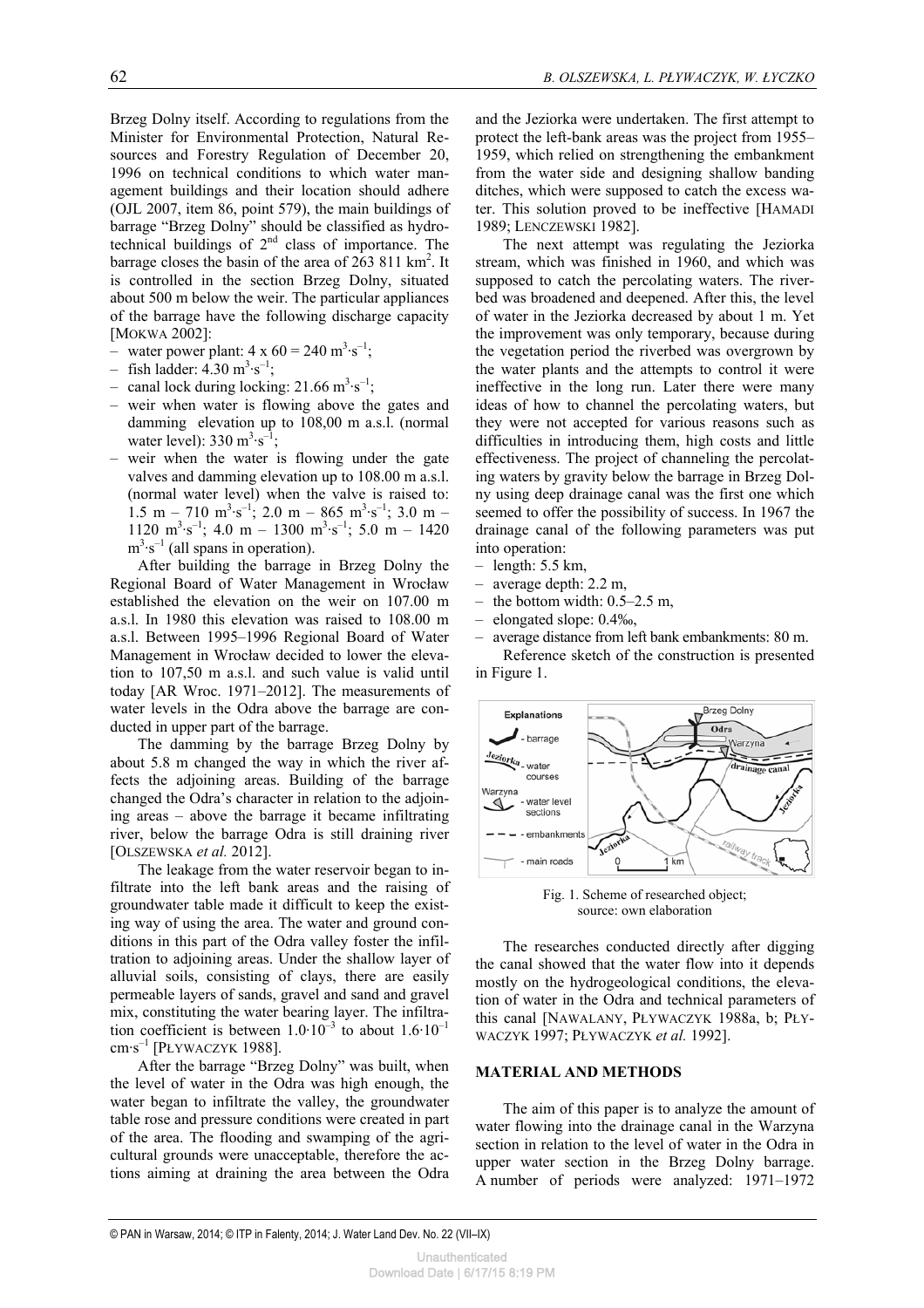[SZYMAŃSKI, PŁYWACZYK 1988], 1981–1982 [SZY-MAŃSKI, PŁYWACZYK 1988], 1987–1988 [HAMADI 1989], 1995–1996 [OLSZEWSKA 1998], 2003–2004 [OLSZEWSKA, PŁYWACZYK 2007] as well as the results of research conducted by the authors directly after the flood of 1997 (between 1998–1999) and 2007–2009. The observations and field measurements from 1971–2009 [AR Wroc. 1971–2009] provided the basis for the analysis. The paper is based on:

- daily observations of water level in the Odra in the Brzeg Dolny section – upper water in barrage,
- daily observations of water levels in drainage canal in the Warzyna section,
- regular (on average, twice a month) measurements of flow rate of water in the drainage canal in the Warzyna section and in the junction connecting the canal with the Jeziorka stream. The details concerning the junction of the drainage canal with the Jeziorka are shown in Figure 2.

The measurements and observations of everyday water levels provide the basis to draw the appropriate flow rate curves. Using the curves drawn for every year, as well as the water levels and the seasonal coefficient of level reduction (used because of plants overgrowing the canal) daily, average monthly and periodical flow rates were determined [AR Wroc. 1971–2009]. Since 2003 the flow rate measurements were conducted in the junction (situated about 400 m below the section in Warzyna) connecting the drainage canal with the ditch channeling water into the Jeziorka. When the water level in the Odra is high (and the reflexive valve in the embankment opening is closed) and with the appropriate steering of water gates in the junction, the water from the canal is channeled to the Jeziorka.



Fig. 2. Water junction – connection of drainage canal with the Jeziorka stream; source: own elaboration

The flow rate in drainage canal *Q*, depending of the direction of water flow in the ditch connecting drainage canal with the Jeziorka, was calculated according to the following formula:  $Q = Q_W \pm Q_R$ , where:

 $, +$ " – when the water is flowing to the Jeziorka,

 $, -$  – the water from the Jeziorka flows into drainage canal,

 $Q_W$  – the flow rate in the canal in the junction,

 $Q_R$  – the flow rate in the ditch.

#### RESULTS AND DISCUSSION

Table 1 presents semiannual, annual and monthly average water levels in the Odra in upper water section in the barrage Brzeg Dolny in the analyzed periods, whereas Table 2 presents appropriate values of average monthly, semiannual and annual flow rates in drainage canal in the Warzyna section.

**Table 1.** Average monthly, semiannual and annual water levels (cm) in the Odra River on the barrage Brzeg Dolny – upper water on the barrage

| Years     | Months |     |     |              |     |     |     |     |     |      | Half-years, year |     |       |       |        |
|-----------|--------|-----|-----|--------------|-----|-----|-----|-----|-----|------|------------------|-----|-------|-------|--------|
|           | XI     | XII |     |              | Ш   | IV  |     | VI  | VІІ | VIII | IX               | Х   | XI-IV | $V-X$ | $XI-X$ |
| 1971–1972 | 696    | 666 | 660 | 667          | 674 | 693 | 686 | 694 | 679 | 679  | 678              | 675 | 676   | 682   | 679    |
| 1981–1982 | 765    | 745 | 723 | 728          | 777 | 787 | 774 | 773 | 774 | 770  | 776              | 765 | 754   | 772   | 763    |
| 1986–1988 | 771    | 772 | 732 | 734          | 734 | 770 | 756 | 754 | 754 | 768  | 771              | 760 | 752   | 761   | 756    |
| 1995–1996 | 718    | 717 | 731 | 737          | 738 | 741 | 733 | 716 | 705 | 719  | 720              | 709 | 730   | 717   | 724    |
| 1998–1999 | 715    | 722 | 739 | 743          | 670 | 715 | 691 | 687 | 721 | 697  | 710              | 705 | 717   | 702   | 710    |
| 2003-2004 | 733    | 741 | 759 | 744          | 714 | 730 | 735 | 723 | 716 | 735  | 733              | 735 | 737   | 730   | 733    |
| 2007-2009 | 723    | 724 | 728 | $71^{\circ}$ | 706 | 718 | 724 | 720 | 690 | 713  | 716              | 726 | 718   | 715   | 717    |

Source: own study.

**Table 2.** Average monthly, semiannual, annual values of the flow rates  $(dm<sup>3</sup>·s<sup>-1</sup>)$  in the drainage canal in the Warzyna section

| Years     | Months |     |     |     |     |     |     |     |     |      | Half-years, year |     |       |         |        |
|-----------|--------|-----|-----|-----|-----|-----|-----|-----|-----|------|------------------|-----|-------|---------|--------|
|           | XI     | XII |     |     | Ш   | IV  |     | VI  | VІІ | VIII | IX               | Χ   | XI-IV | $V - X$ | $XI-X$ |
| 1971–1972 | 205    | 184 | .77 | 183 | 191 | 210 | 203 | 211 | 195 | 197  | 193              | 201 | 192   | 200     | 196    |
| 1981–1982 | 324    | 332 | 188 | 157 | 245 | 240 | 248 | 247 | 359 | 344  | 306              | 329 | 248   | 306     | 277    |
| 1986–1988 | 208    | 218 | 190 | 190 | 78  | 214 | 195 | 227 | .79 | 188  | 171              | 172 | 200   | 189     | 194    |
| 1995–1996 | 152    | 123 | 95  | 92  | 27  | 171 | 173 | 171 | 120 | 152  | 166              | 182 | 127   | 161     | 144    |
| 1998–1999 | 193    | 194 | 197 | 189 | 224 | 158 | 165 | 157 | 120 | 98   | 125              | 120 | 193   | 131     | 162    |
| 2003-2004 | 94     | 98  | 108 | 97  | 80  | 73  | 61  | 70  | 52  | 60   | 57               | 93  | 92    | 66      | 79     |
| 2007-2009 | 63     | 55  | 93  | 108 | 90  | 98  | 74  | 77  | 90  | 91   | 69               | 56  | 85    | 76      | 80     |

Source: own study.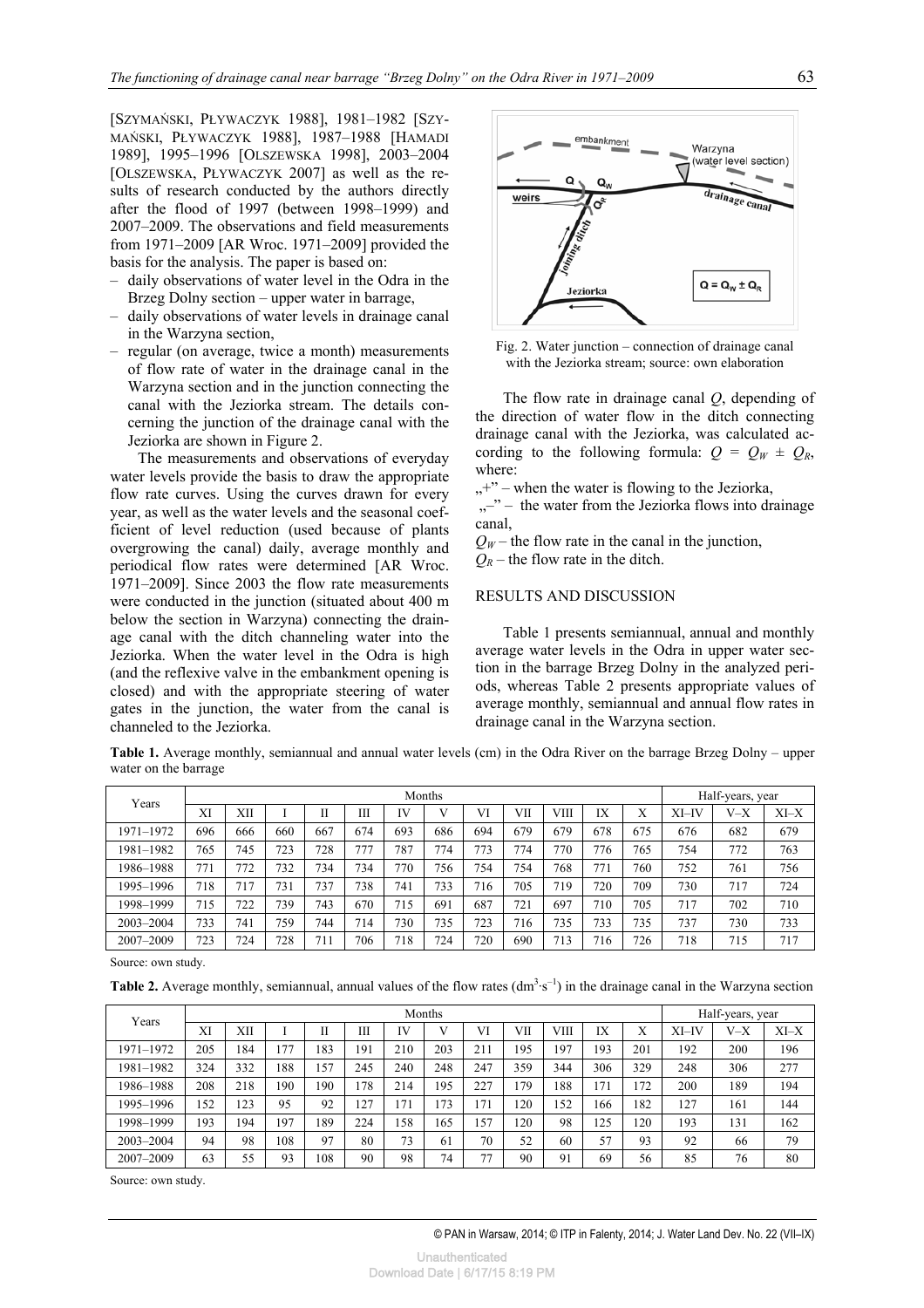The water levels in upper part of barrage in Brzeg Dolny during the analyzed periods varied, which was the effect of both different flow rates in the Odra, and also exploitation conditions of the barrage resulting from different elevation in subsequent periods. Average monthly elevation in upper water in the Odra between 1971–1972 (while elevation was established at 107.00 m a.s.l.) assumed values between 660–696 cm. After raising the elevation to 108 m a.s.l. in 1980 the average monthly water level in the Odra amounted to 723–772 cm between 1981–1982, and to 732–772 cm in 1986–1988. During next analyzed periods (after establishing the elevation at 107.50 m a.s.l.), the respective levels of upper water amounted to 705–741 cm between 1995–1996, 670–743 cm between 1998– 1999, 714–759 cm between 2003–2004 and 690–728 cm between 2007–2009.

The flow of percolating waters from the reservoir into the drainage canal during the whole year is steady and depends mainly on the water levels in the Odra. After putting the canal into operation (1971–1972) the average monthly flow rates amounted to 177 to 211  $m^3 \cdot s^{-1}$ , average annual flow rate was 196  $m^3 \cdot s^{-1}$ . Until the flood in June 1997 the decreasing of percolating waters flow into the canal was observed. Between 1995–1997 the average monthly flow rates were between 92 to  $182 \text{ m}^3 \cdot \text{s}^{-1}$ . After the flood in 1997 in subsequent months of 1998 and between November 1998 and April 1999 the average monthly flow rates observed were higher,  $142-231$  dm<sup>3</sup> $\cdot$ s<sup>-1</sup> and  $142-276$  $dm<sup>3</sup>·s<sup>-1</sup>$  respectively. The average yearly flow rate in 1998 amounted to 173  $\text{dm}^3 \cdot \text{s}^{-1}$  [OLSZEWSKA 1998; PŁYWACZYK 1997].

The average monthly flow rates in the canal in the Warzyna section between 2003–2004 fluctuated from 52 to 108  $\text{dm}^3 \text{-} \text{s}^{-1}$ , average annual flow rate was 71  $\text{dm}^3 \cdot \text{s}^{-1}$ , and in the next analyzed period (2007– 2009) it reached values ranging from 55 to 108  $\text{dm}^3 \cdot \text{s}^{-1}$ .

Figure 3 presents the decreasing flow into the canal for different elevation levels in the barrage Brzeg Dolny. As the water level in the Odra is rising, the water flow into the drainage canal is rising too, however due to the process of the Odra's riverbed and the area between embankments becoming more impermeable it is observed that the percolation values are de-



Fig. 3. Flow rate *Q* in the drainage canal in the Warzyna section with the different water levels  $H<sub>O</sub>$  in the Odra in the Brzeg Dolny section; source: own elaboration

creasing in subsequent periods at the same elevation in the weir.

The data concerning daily flow rates in the drainage canal  $Q_K$  and water levels in the Odra in the Brzeg Dolny  $H<sub>O</sub>$  section allowed to determine the relationship between those values.

Table 3 presents the collation of equations of relationship between the flow in the drainage canal and the water level in the Odra in the upper water section in the barrage. The critical value of correlation coefficient with the assumed significance level  $\alpha = 0.01$ equaled 0.56. Figure 4 presents the determined linear correlation between flow rate in the drainage canal in the Warzyna section and upper water level in the Odra in the Brzeg Dolny barrage within the analyzed period between 1971 and 2009.

**Table 3.** Equations showing relationship between flow rate *Q* in the drainage canal in the Warzyna section and upper water levels  $H<sub>O</sub>$  in the Odra in the Brzeg Dolny barrage

| Years     | Equation                                                  | Correlation<br>coefficient | Number<br>of samples |  |
|-----------|-----------------------------------------------------------|----------------------------|----------------------|--|
| 1971-1972 | $Q = 92.800H_0 - 9716$<br>$H_0 \in (106.10 \div 108.00)$  | 0.99                       | 4                    |  |
| 1981-1982 | $Q = 94.390H_0 - 9948$<br>$H_0 \in (106.18 \div 108.00)$  | 0.97                       | 16                   |  |
| 1987-1988 | $Q = 94.270H0 - 9944$<br>$H_0 \in (106.45 \div 108.00)$   | 0.89                       | 44                   |  |
| 1995-1996 | $Q = 98.040H_0 - 10370$<br>$H_0 \in (106.50 \div 107.50)$ | 0.92                       | 23                   |  |
| 1998-1999 | $Q = 72.544H_0 - 7625$<br>$H_0 \in (107.00 \div 107.60)$  | 0.70                       | 16                   |  |
| 2003-2004 | $Q = 62.110H0 - 6590$<br>$H_0 \in (106.50 \div 107.50)$   | 0.77                       | 18                   |  |
| 2007-2009 | $Q = 48.926H_0 - 5160$<br>$H_0 \in (106.40 \div 107.50)$  | 0.81                       | 20                   |  |

Source: own study.





During summer the drainage canal becomes overgrown with hydrophilic plants and is cleaned only sporadically. Therefore the values of percolation into the canal were presented in relation to the difference of dammed water elevation in the Odra  $H_0$  and water elevation in the canal  $H_K$  [OLSZEWSKA 1998; OLSZEWSKA, PŁYWACZYK 2010]. These values *QP*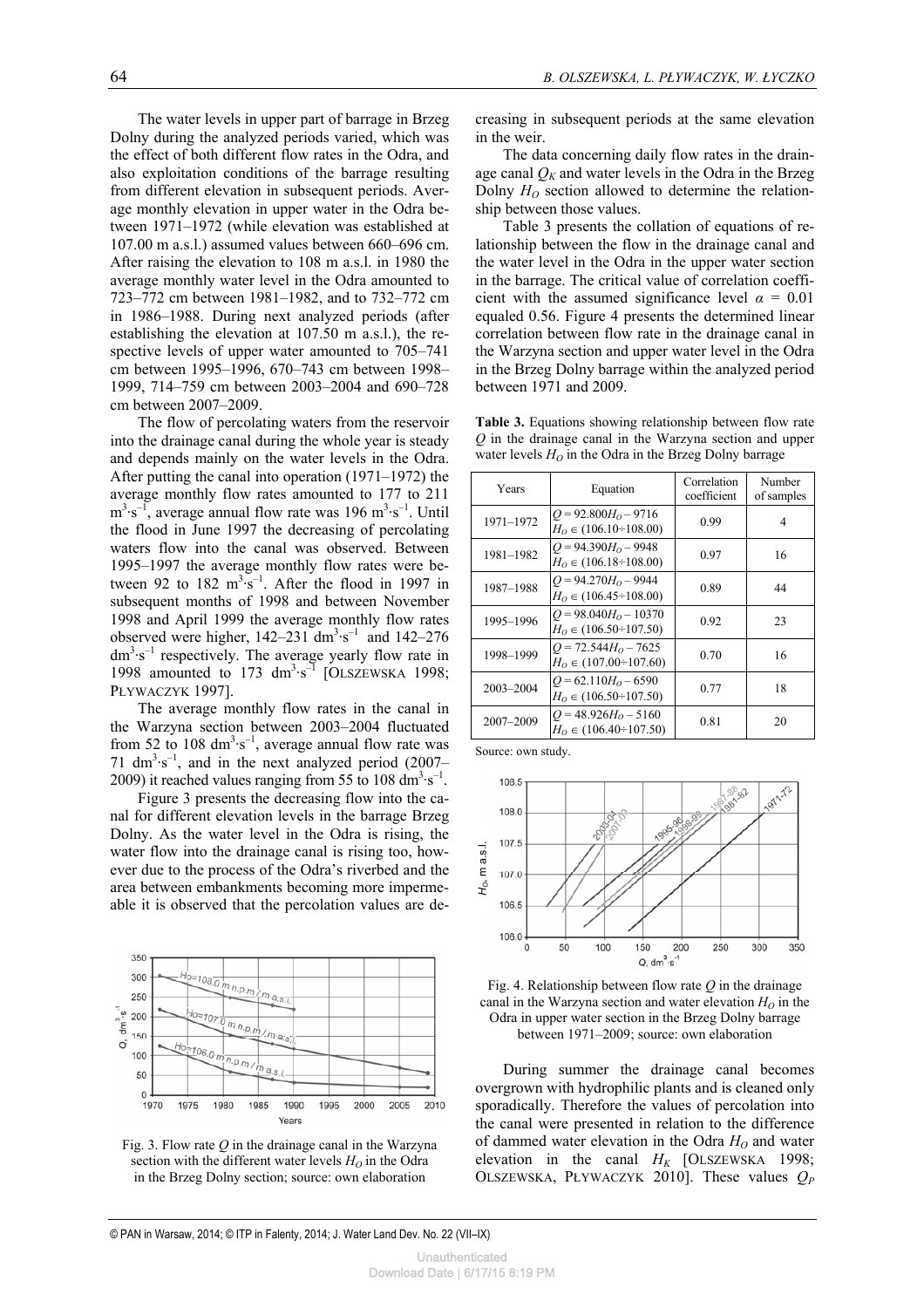were determined per 1 m of difference in water levels in the Odra and the canal  $(H<sub>O</sub> - H<sub>K</sub>)$ . The results are presented in Table 4.

**Table 4.** Percolation of water  $O_P$  to the drainage canal estimated per 1.0 m difference of water level in the Odra  $H<sub>O</sub>$ and the canal  $H_K$  in the analyzed periods

| Years     | $dm^3 \cdot s^{-1}$ | $H_0 - H_K$<br>m | $dm^3 \cdot s^{-1} \cdot km^{-1}$ |
|-----------|---------------------|------------------|-----------------------------------|
| 1971-1972 | 196                 | 3.02             | 37                                |
| 1981-1982 | 277                 | 3.84             | 36                                |
| 1987-1988 | 194                 | 3.75             | 30                                |
| 1995-1996 | 144                 | 3.38             | 24                                |
| 1998-1999 | 162                 | 3.32             | 28                                |
| 2003-2004 | 79                  | 3.21             | 12                                |
| 2007-2009 | 80                  | 3.12             | 18                                |

Source: own study.

The value of infiltration in the Odra valley direction in the initial years of canal exploitation (1971– 1982) equaled between  $36-37 \text{ dm}^3 \text{ s}^{-1} \text{ km}^{-1}$ , after 10 years 1995–1999) between 24–30  $\text{dm}^3 \cdot \text{s}^{-1} \cdot \text{km}^{-1}$  and after 30 years of barrage exploitation (2003–2009) between  $12-18 \text{ dm}^3 \text{·s}^{-1} \text{·km}^{-1}$ .

### **CONCLUSIONS**

1. The valley areas adjoining the damming, near the barrages on water routes should be equipped with appropriate draining systems in order to preserve proper water relationships for the given area usage.

2. The analysis of flow rates in the drainage canal in the areas adjoining to the Brzeg Dolny barrage and functioning within pressure conditions between 1971– 2009 showed that the flow rate in the canal depends on the difference between water elevation in dammed river and draining device and it decreases with time as a result of water bearing system becoming more impermeable.

3. Direct, lasting over 35 years, measurement of flow rates show that in the similar water and ground conditions as well as similar location and differences between dammed water level and water level in the canal, the percolating waters flow rate between 35–40  $dm^3 \cdot s^{-1} \cdot km^{-1}$  per 1 m difference in water level in the Odra and in the canal. These values can be used as the basis for calculating the dimensions for basic draining devices.

# **REFERENCES**

- AR Wroc. 1971–2012. Wpływ projektowanego spiętrzenia Odry stopniem Malczyce na stosunki wodne terenów przyległych [Studies on the effect of damming the Odra River by Malczyce barrage on water relations in adjacent areas]. Manuscript. Wrocław.
- HAMADI M. 1989. Wpływ spiętrzenia Odry w Brzegu Dolnym i wykonanych urządzeń odwadniających na stosunki wodno-melioracyjne terenów przyległych [The effect of damming the Odra River by barrage in Brzeg Dolny and

drainage devices on water relations in adjacent areas]. AR Wrocław. Manuscript. pp. 86.

- CHALFEN M., KOWALSKI J., MOLSKI T. 2005. Skuteczność rozwiązań technicznych chroniących tereny przyległe do stopni wodnych na przykładzie rejonu Malczyc [The efficiency of technical facilities protecting areas adjacent to dams exemplified by Malczyce region]. Woda- -Środowisko-Obszary Wiejskie. T. 5. Z. 1(13) p. 41–56.
- CHALFEN M., KOWALSKI J., MOLSKI T. 2010. Wpływ spiętrzenia Odry stopniem Brzeg Dolny na przyległe prawobrzeżne tereny w rejonie Rakowa [The effect of damming the Odra River by barrage in Brzeg Dolny on adjacent right bank areas near Raków]. Woda-Środowisko-Obszary Wiejskie. T. 10. Z. 3(31) p. 59–69.
- LENCZEWSKI W. 1982. Filtracja ze spiętrzonych rzek na tereny przyległe [Filtration from dammed rivers on the adjacent areas]. Wiadomości Melioracyjne i Łąkarskie. Nr 2 p. 55–57.
- MOKWA M. 2002. Sterowanie procesami fluwialnymi w korytach rzek przekształconych antropogenicznie [Fluvial processes control in anthropogenically modified river beds]. Zeszyty Naukowe AR Wrocław. Nr 439. Rozprawy 189. ISSN 0867-7964 pp. 135.
- NAWALANY M., PŁYWACZYK L. 1988a. Computer aided analysis of a combined drainage system. Part I. Transient states of the natural system. Archiwum Hydrotechniki. T. 30. Z. 3–4 p. 375–391.
- NAWALANY M., PŁYWACZYK L. 1988b. Computer aided analysis of a combined drainage system. Part II. Steady state analysis of the designed system. Archiwum Hydrotechniki. T. 35. Z. 3–4 p. 393–404.
- OLSZEWSKA B. 1998. Wpływ budowli piętrzącej na warunki wodne oraz wybrane elementy środowiska przyrodniczego w dolinie na przykładzie Odry w rejonie Brzegu Dolnego [The influence of damming by barrage on water conditions and selected element of natural environment in the valley – case study of Brzeg Dolny on the Odra River]. Zeszyty Naukowe AR Wrocław. Inżynieria Środowiska. 10. Nr 349 p. 107–132.
- OLSZEWSKA B., PŁYWACZYK L. 2007. Kształtowanie się przepływów w kanale odwadniającym w rejonie stopnia wodnego w Brzegu Dolnym w latach 1971–2004 [Forming of flow intensity in the drainage canal in the region of the Brzeg Dolny barrage in 197–2004]. Acta Scientiarium Polonorum. Ser. Architektura. Nr 6(2) p. 3–11.
- OLSZEWSKA B., PŁYWACZYK L. 2010. Wpływ stanów wody w Odrze w przekroju Brzeg Dolny na natężenie przepływu w kanale odwadniającym [The influence of the water levels in the Odra River in the Brzeg Dolny section on flow intensity in the drainage canal]. Zeszyty Problemowe Postępów Nauk Rolniczych. Z. 548. Cz. II p. 403– 408.
- OLSZEWSKA B., PŁYWACZYK L., ŁYCZKO W. 2012. Oddziaływanie spiętrzenia Odry stopniem wodnym w Brzegu Dolnym na przepływy w cieku Jeziorka w latach 1971– 2010 [The impact of damming the Odra River in Brzeg Dolny on flows in the Jeziorka stream in the years 1971– 2010]. Woda-Środowisko-Obszary Wiejskie. T. 12. Z. 3 (39) p. 161–170.
- PŁYWACZYK L. 1988. Oddziaływanie Odry na stosunki wodnomelioracyjne doliny w rejonie Brzeg Dolny – Malczyce [The influence of the Odra River on waterimprovement relations in the river valley in the region Brzeg Dolny – Malczyce]. Zeszyty Naukowe AR Wrocław. Rozprawy Habilitacyjne. Nr 68. ISSN 0209-1321 pp. 74.